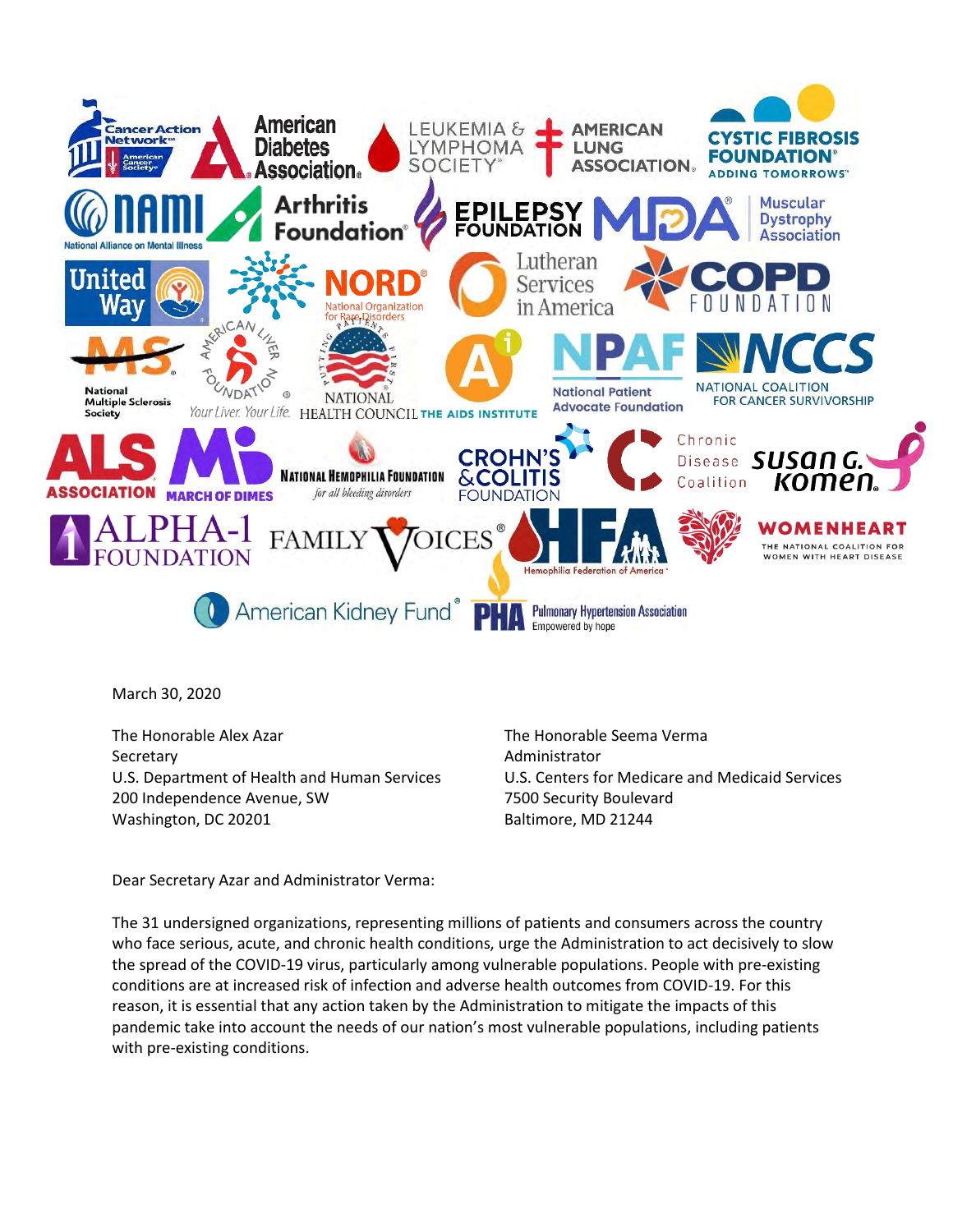In order to adequately protect patients, our organizations urge the Administration to take swift action to remove barriers to COVID-19 testing and treatment, promote enrollment in high-quality insurance options, increase affordability for consumers in the short and long term, ensure continuity of care for Americans with serious health conditions, and waive rules that require in-person interactions that promote community spread of COVID-19. Together, we urge the Administration to take the following steps to ensure that patients and consumers have access to the coverage and services they need during this pandemic:

# Special Enrollment Periods

Making sure that as many people as possible have access to high-quality coverage in the private market is key to ensuring individuals seek timely medical attention if they become symptomatic. Consumers who are concerned about cost because they are un- or under-insured may delay seeking treatment, potentially accelerating the spread of the virus. We therefore urge HHS to authorize a 60-day special enrollment period to give all consumers the opportunity to purchase comprehensive coverage that meets their healthcare needs.

HHS should also consider additional policies during the pandemic that will allow patients to seek care in a timely fashion. First, HHS should invest sufficient funds to advertise any emergency SEP, ensuring that as many people as possible are aware of the opportunity to enroll, in addition to communicating why coverage is critical during the COVID-19 pandemic. Additionally, the department should also waive any verification processes that would delay care and consider immediate effectuation dates so coverage can begin as soon as possible. This includes taking steps to simplify enrollment requirements by relaxing SEP documentation requirements for those who lose their job or have hours reduced. Reducing red tape will help ensure consumers are able to keep comprehensive coverage if they are unable to maintain employer coverage. Finally, the department should take steps to improve existing special enrollment periods. In particular, HealthCare.gov should implement the SEP authorized in last year's Notice of Benefit and Payment Parameters for insured individuals who, because of a reduction in income, become newly eligible for advance premium tax credits (APTCs). This existing SEP would provide an option for obtaining affordable coverage for the many people who are likely to experience a loss of income during this crisis.

Due to the increased availability of plans that are not required to meet federal patient protection standards – including short-term limited duration and association health plans – many Americans are signed up for insurance-like products that may not cover testing or treatment for COVID-19. These plans put those who enroll in them at substantial financial and physical risk, especially in emergency situations. HHS should prohibit the sale of short-term, limited-duration plans and other non-ACAcompliant plans during a special enrollment period. Allowing non-ACA plans to enroll more individuals at this time will only increase the number of individuals with coverage that renders them eligible for federally funded testing under the newly enacted National Disaster Medical System program for uninsured individuals.

## Coverage for Testing, Treatment and Recovery

Patients, particularly those with pre-existing conditions, need to be able to access timely testing and treatment as federal, state, and local governments work to stop the spread of the coronavirus. All individual and group market insurance coverage should be required to cover all care related to the testing, treatment, and recovery from the COVID-19 virus. Our organizations strongly support coverage requirements for testing that were included in H.R. 2601 and H.R. 748 and urge HHS to ensure that all carriers comply with these requirements. We also urge the Administration to apply these same coverage standards to non-compliant plans like short-term, limited duration and association health plans.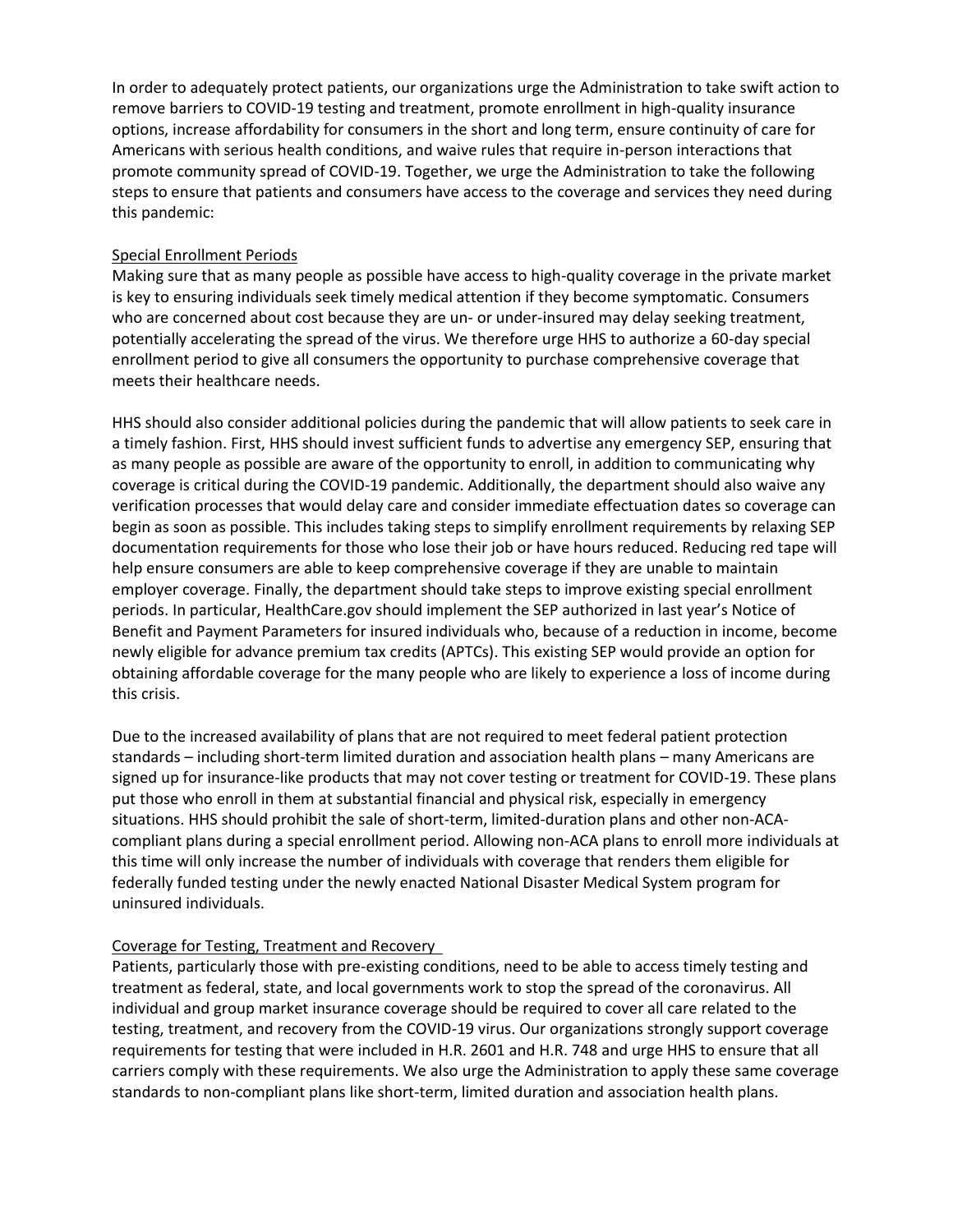## Financial Protections for Consumers

Concerns about financial stress can be a significant barrier to care for patients. Recent media reports indicate that consumers diagnosed with COVID-19 may face extreme costs because of the nature of their treatment and quarantine.<sup>1,2</sup> Fear of encountering high costs could keep consumers who have been exposed or infected with the COVID-19 virus from seeking the care they need – potentially perpetuating the spread of this deadly virus. We urge the Administration to use its authorities to help eliminate costs incurred by patients during this crisis. Additionally, we urge the utilization of grace periods for late premium payments so that consumers do not lose their coverage if they are unable to pay their bill on time.

## Premium Assistance for Continuation of Coverage

The Administration should also use existing authorities and request Congressional authorization to implement policies that would allow individuals to extend employer sponsored coverage and provide subsidies to alleviate financial strain after termination. This approach, which was last utilized in 2009, allowed workers to receive a 65% premium subsidy for six months to retain coverage. As more individuals lose coverage as a result of job loss, it will continue to be critical to retain coverage to adequately combat COVID-19. Furthermore, keeping an employer plan will allow for continuity of provider networks and medications, which is critical for patients with pre-existing conditions. Patients with pre-existing conditions are also among the people likeliest to have incurred substantial out-ofpocket spending this early in the calendar year. Facilitating the extension of employer coverage relieves such individuals from having to start a new plan, with new cost-sharing amounts and patient out-ofpocket contributions reset to zero.

Insurers, including those with business streams outside of health coverage, are also experiencing financial strain as a result of the pandemic, and will likely adjust rates across all products to ensure they remain solvent in the coming months or even years. Preliminary analyses are already indicating that premium rates for 2021 may increase dramatically as a result of the COVID-19 pandemic. One report, prepared by Covered California, anticipates that projected costs related to testing and treatment in the commercial market may increase by as much as \$250 billion over the course of one year.<sup>3</sup> This dramatic uptick in expenditures could increase premiums upwards of 20% in 2020 and as much as 40% in 2021.<sup>4</sup>

As these changes take place, employers and individuals may be unable to shoulder increased costs. This could lead to employers shifting even more costs onto their workers, individuals being priced out of the marketplace, and increasing numbers of people going uninsured. It is clear that the Administration needs to prepare for increasing market volatility in the coming years and move to protect patients and consumers appropriately. HHS should take immediate action to help consumers and employers navigate affordability challenges by increasing the generosity of advance premium tax credits and incentivizing employers not to shift costs on to employees.

 $\overline{\phantom{a}}$ 

<sup>1</sup> Luthra, Shefali and Amy Sherman. Trump Wrongly Said Health Insurers Will Pay for All Coronavirus Treatment. Kaiser Health News. March 13, 2020. Accessed at: [https://khn.org/news/trump-wrongly-said-health-insurers-will-pay-for-all-coronavirus](https://khn.org/news/trump-wrongly-said-health-insurers-will-pay-for-all-coronavirus-treatment/)[treatment/](https://khn.org/news/trump-wrongly-said-health-insurers-will-pay-for-all-coronavirus-treatment/)

<sup>2</sup>Rae, Matthew et al. Potential Costs of Coronavirus Treatment for People with Employer Coverage. Kaiser Family Foundation. March 13, 2020. Accessed at: [https://www.healthsystemtracker.org/brief/potential-costs-of-coronavirus-treatment-for](https://www.healthsystemtracker.org/brief/potential-costs-of-coronavirus-treatment-for-people-with-employer-coverage/)[people-with-employer-coverage/](https://www.healthsystemtracker.org/brief/potential-costs-of-coronavirus-treatment-for-people-with-employer-coverage/)

<sup>3</sup> The Potential National Health Cost Impacts to Consumers, Employers and Insurers Due to the Coronavirus (COVID-19). Covered California. March 22, 2020. Accessed at:<https://www.law360.com/articles/1256170/attachments/0>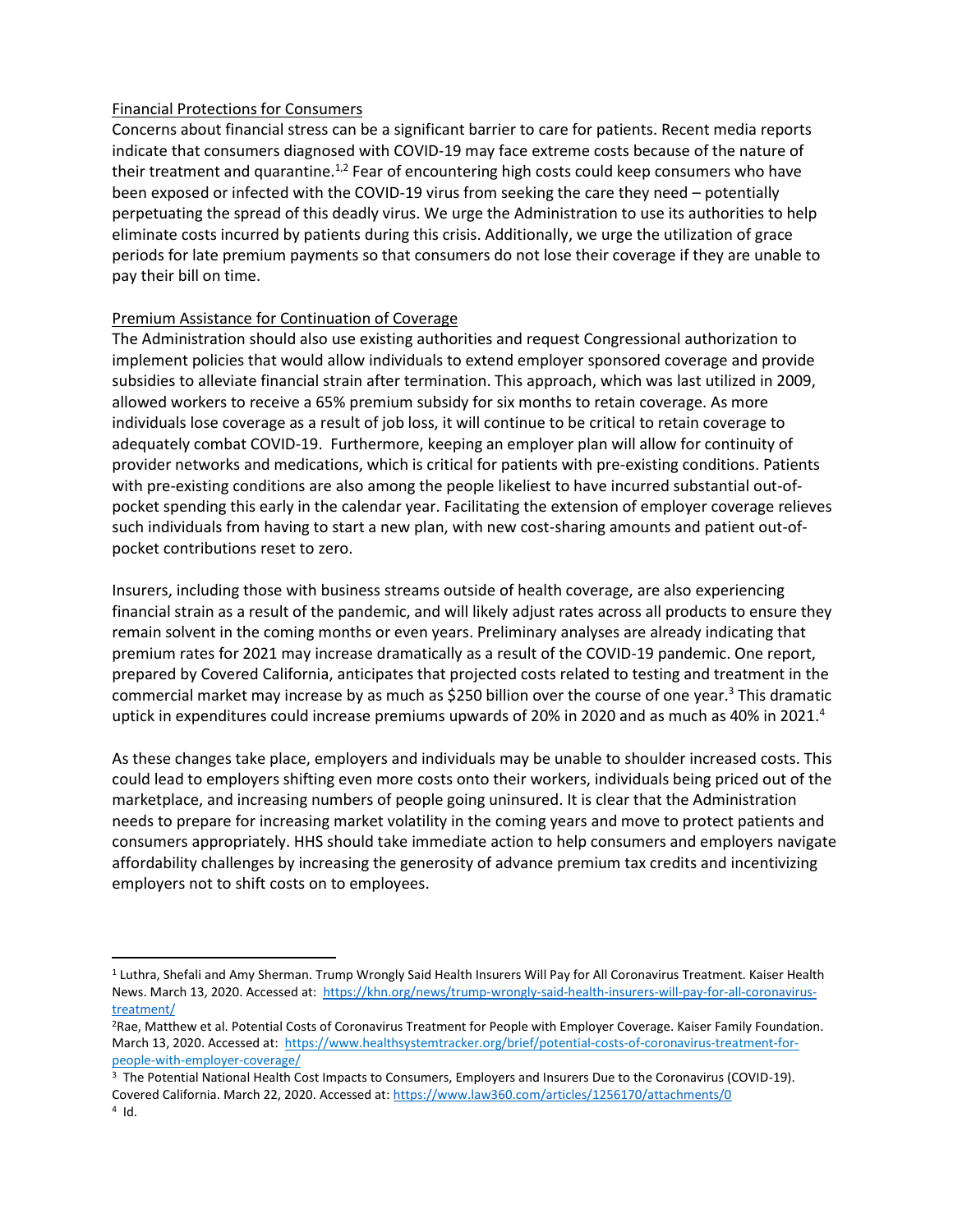## Supply of Essential Medications, Products, and Protective Equipment

Insurance plan restrictions on when a patient can obtain a prescription refill or purchase essential medical supplies can present barriers to care in circumstances in which drug and product supply chains may experience brief but meaningful disruptions. These restrictions on life-sustaining medications and products can require frequent trips to a physical pharmacy location, needlessly putting patients at risk of COVID-19 exposure while attempting to pick up their supplies. Restrictions on refill limits also prevent patients from complying with CDC recommendations to obtain an extra supply of prescription medications to prepare for COVID-19.

CMS has informed Part D plan sponsors that the plans may choose to relax these restrictions under certain circumstances during the COVID-19 pandemic and has encouraged individual and small group market issuers to allow for refills that can occur earlier than usual and for more than 90 days at a time. We urge the department to take additional steps or request congressional authority to require all payers to relax plan restrictions that prevent patients from following the recommendations of the CDC to secure an appropriate amount of backup supplies of essential medications and medical products. CMS should ensure that any new requirements carefully balance the ability for patients to access additional prescriptions and supplies with the potential for major stockpiling to avoid drug shortages. These policies should apply broadly to all plans.

The Administration should continue to leverage its authorities, including the Defense Production Act, to ensure patients and providers have access to personal protective equipment (PPE), medical supplies, and equipment during this crisis. It is critical that medical professionals have the ability to protect themselves and patients, particularly those with pre-existing conditions, from transmission in care settings where they may be treated. We strongly urge the Administration to move swiftly to use its existing authorities and funding provided in H.R. 748 to increase domestic production and acquisition of these critical products.

## Medicaid

Medicaid currently provides coverage to more than 70 million Americans, and this public health crisis has increased the need for Medicaid to help patients access testing and treatment for COVID-19 and other serious, acute, and chronic health conditions.

Our organizations strongly support the Medicaid provisions in the Families First Coronavirus Response Act, including increasing states' FMAP by 6.2 percent, requiring states to cover COVID-19 testing in Medicaid and the Children's Health Insurance Program (CHIP) without cost-sharing, and allowing states to extend Medicaid coverage for testing to the uninsured. We urge the Administration to continue to work with Congress to provide additional Medicaid funding to states to address this public health crisis. We also appreciate the steps that the Administration has taken to provide states with additional information about applying for section 1115 demonstration waivers, section 1135 waivers and state plan amendments to provide important relief during this public health emergency and swift approvals of state waivers to address this crisis. We urge the Administration to work closely with states to help them take advantage of the provisions of the Families First Coronavirus Response Act as soon as possible.

# Barriers to Medicaid Enrollment

Given the economic impact of the COVID-19 pandemic, programmatic efforts that would create barriers to gaining and maintaining Medicaid eligibility, such as waivers establishing work requirements or waiting retroactive eligibility, should be immediately halted. The Families First Coronavirus Response Act recognizes the importance of continuous Medicaid coverage during this time, and the maintenance of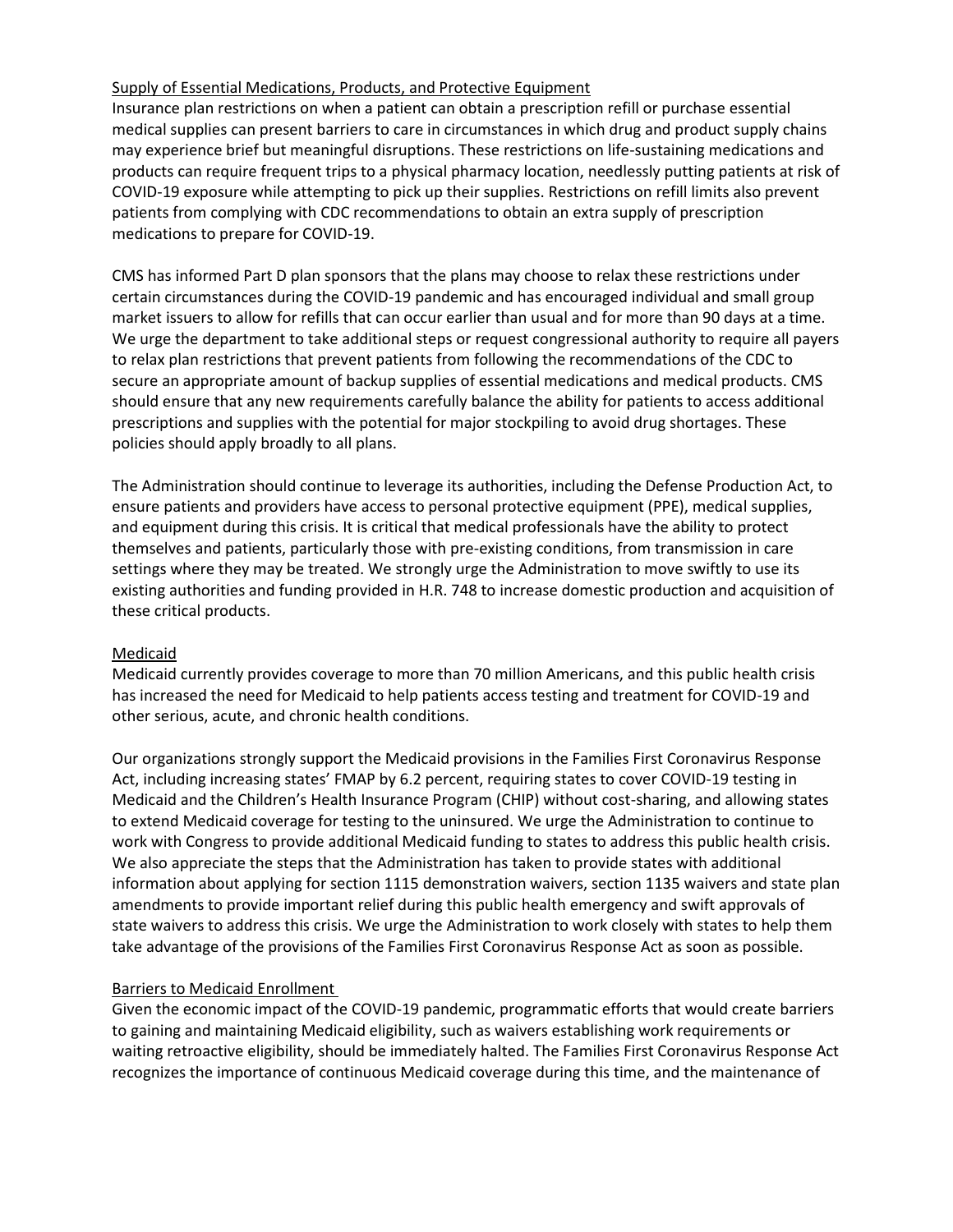effort requirements of the enhanced FMAP significantly limit the circumstances in which states can disenroll current or newly enrolled members during this public health emergency.

We also call on the Administration to immediately rescind the Healthy Adult Opportunity (block grant) policy guidance issued in January. Under this policy, states can change a significant portion of their Medicaid program to a block grant, which would have an aggregate or per person cap in the federal funding they receive. This public health crisis is likely to dramatically increase state Medicaid spending needs. As the gap between the block granted amount and actual costs of patient care increases over time, states will be forced to limit enrollment, reduce benefits, lower provider payments or increase cost-sharing, all of which would cause significant harm to the patients we represent.

Financial barriers to accessing Medicaid coverage, as well as to accessing specific treatments and services, must be halted as well. Research is clear that premiums and other cost-sharing lead to coverage losses and declines in the use of necessary healthcare services.<sup>5</sup> Additionally, some states have used waivers to establish copays for the use of the emergency department (ED). Now more than ever, people need access to quick diagnosis and treatment in all settings, including the ED, and should not be financially penalized for seeking care during an emergency related to COVID-19 or any other critical health need.

# Impact of the Medicaid Fiscal Accountability Rule

Many of our organizations submitted comments in January expressing concerns that the provisions in the Administration's proposed Medicaid Fiscal Accountability Rule will disrupt the ability of states to pay for their share of their Medicaid programs and severely weaken their capacity to effectively address the needs of patients with serious and chronic health conditions.<sup>6</sup> Finalizing the rule now would cause additional harm by undermining many of the health and economic benefits of the increased FMAP funding for state Medicaid programs included in the Families First Coronavirus Response Act. We therefore urge the Administration to withdraw the Medicaid Fiscal Accountability Rule immediately.

## **Conclusion**

The COVID-19 virus presents our country with an urgent economic and public health threat. Together, our organizations represent millions of people with pre-existing conditions who are amongst the most susceptible to this disease. We urge the Administration to take swift steps to limit the spread of the virus, increase access to high-quality, and affordable health coverage, and protect patients.

If you have questions regarding the content of this letter, please contact Katie Berge, Director of Federal Government Affairs at the Leukemia & Lymphoma Society at [katie.berge@lls.org](mailto:katie.berge@lls.org) or Erika Sward, National Assistant Vice President for Advocacy at the American Lung Association at [erika.sward@lung.org.](mailto:erika.sward@lung.org) Thank you for your consideration.

Sincerely,

 $\overline{a}$ 

<sup>5</sup> Artiga, Samantha, Petry Ubri and Julia Zur. The Effects of Premiums and Cost Sharing on Low-Income Populations: Updated Review of Research Findings. Kaiser Family Foundation. June 1, 2017. Accessed at: [https://www.kff.org/medicaid/issue](https://www.kff.org/medicaid/issue-brief/the-effects-of-premiums-and-cost-sharing-on-low-income-populations-updated-review-of-research-findings/)[brief/the-effects-of-premiums-and-cost-sharing-on-low-income-populations-updated-review-of-research-findings/](https://www.kff.org/medicaid/issue-brief/the-effects-of-premiums-and-cost-sharing-on-low-income-populations-updated-review-of-research-findings/) 

<sup>6</sup> Comments to CMS re: Medicaid Fiscal Accountability Rule, January 31, 2020. Available at: [https://www.lung.org/getmedia/d287def0-26e6-4921-916d-831329ff1ef2/medicaid-fiscal-accountability-rule-partners](https://www.lung.org/getmedia/d287def0-26e6-4921-916d-831329ff1ef2/medicaid-fiscal-accountability-rule-partners-letter.pdf)[letter.pdf](https://www.lung.org/getmedia/d287def0-26e6-4921-916d-831329ff1ef2/medicaid-fiscal-accountability-rule-partners-letter.pdf)